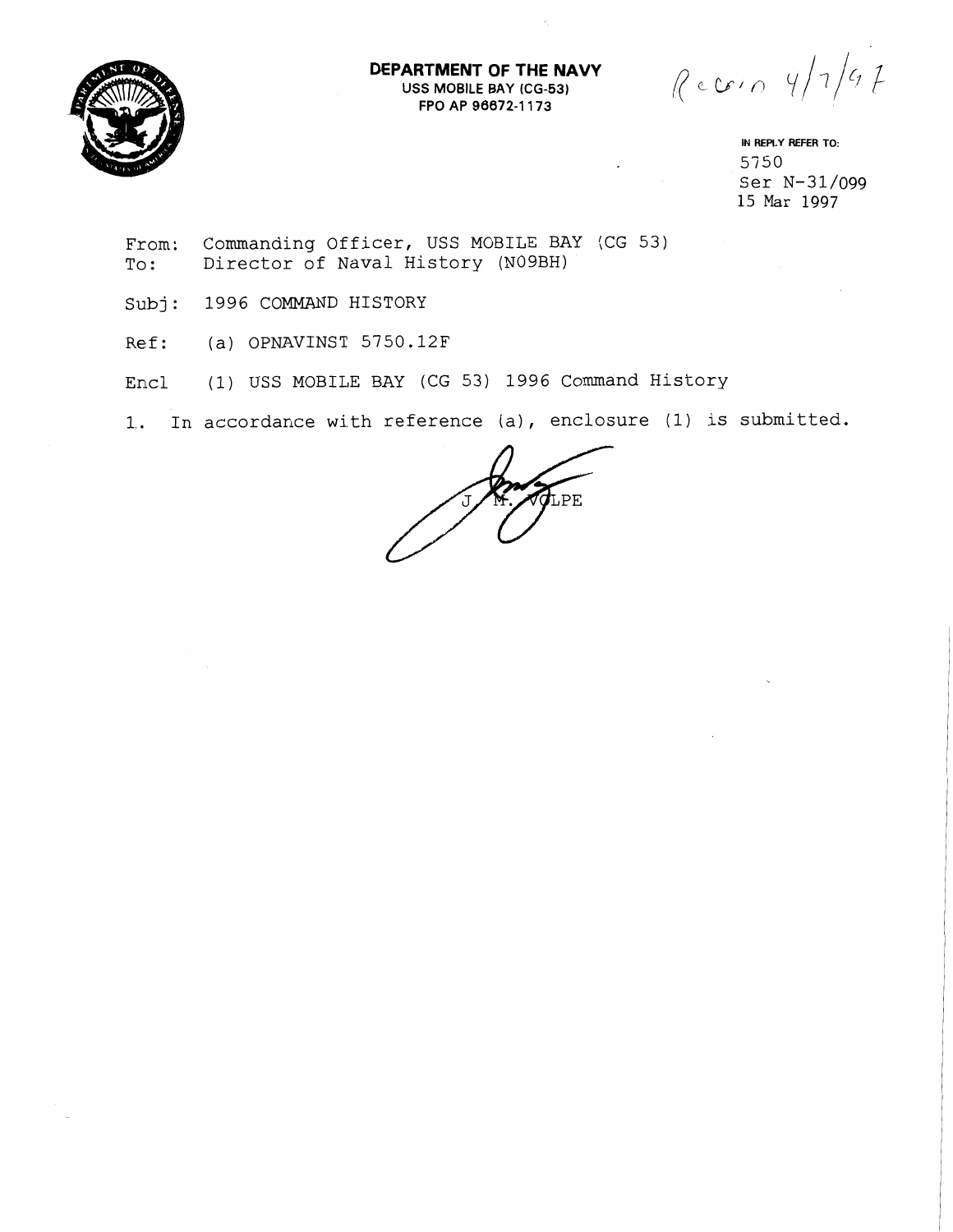## 7 **MOBILE BAY (CG 53) COMMAND COMPOSITION AND ORGANIZATION**

MISSION: MOBILE BAY IS A FORWARD DEPLOYED AEGIS GUIDED MISSILE CRUISER. WITH A STATE OF THE ART, FULLY INTEGRATED COMBAT SYSTEM, MOBILE BAY IS UNIQUELY EQUIPPED TO PROVIDE COMMAND AND CONTROL FOR MISSIONS RANGING FROM AIR WARFARE DEFENSE TO STRIKE WARFARE IN SIJPPORT OF U. S AND ALLIED COALITION FORCES. ADDITIONALLY, FORWARD... FROM THE SEA, MOBILE BAY SUPPORTS THE UNITED STATES NATIONAL MILITARY STRATEGY BY PROVIDING CONTINUOUS NAVAL PRESENCE IN THE SEVENTHFLT AND FIFTHFLT AREAS OF OPERATION.

ORGANIZATIONAL STRUCTURE: CAPTAIN JOSEPH M. VOLPE, JR. COMMANDS MOBILE BAY UNDER REAR ADMIRAL CHARLES W. MOORE, **JR.** --COMMANDER, BATTLE FORCE SEVENTH FLEET(CTF-70), COMMANDER, CARRIER GROUP FIVE, CTF(CTG-70.1)

HOMEPORT: YOKOSUKA, JAPAN

AERCRAFT ASSIGNED: MOBILE BAY EMBARKED THE FOLLOWING SH-60B AIRCRAFT IN 1996:

> HSL-49 RED STINGER 111 HSL-49 RED STINGER 1 12

> > Enclosure (1)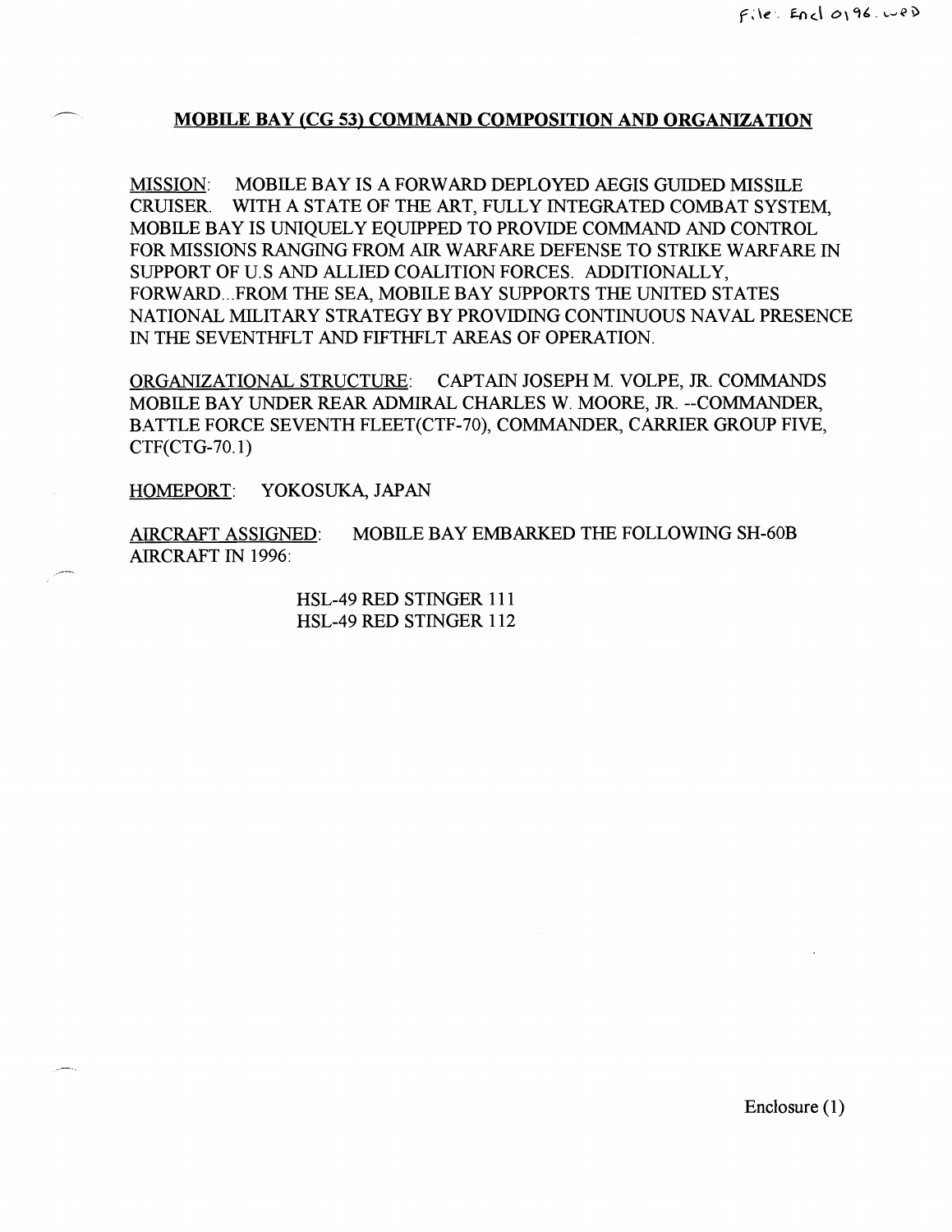## USS MOBILE BAY CHRONOLOGY 1996

| 01 JAN - 08 JAN 1996  | INPORT, PIERSIDE YOKOSUKA, JAPAN<br>UNDERGOING EDSRA 6. CREW LIVING ON BARGE<br>IX 503. |
|-----------------------|-----------------------------------------------------------------------------------------|
| 08 JAN 1996           | ENTERS DRY DOCK 6 AT YOKOSUKA, JAPAN.                                                   |
| 09 JAN - 21 MAY 1996  | IN DRY DOCK 6.                                                                          |
| 21 MAY 1996           | DEPARTS DRY DOCK 6 AND BERTHS AT HARBOR<br><b>MASTER PIER.</b>                          |
| 25 MAY - 28 MAY 1996  | CREW MOVES OFF BARGE IX 503 AND ABOARD<br>MOBILE BAY.                                   |
| 28 JUN 1996           | <b>BERTH SHIFT TO BERTH 6.</b>                                                          |
| 10 JUL - 12 JUL 1996  | <b>FIRST LOA</b>                                                                        |
| 30 JUL - 31 JUL 1996  | <b>SECOND LOA</b>                                                                       |
| 07 AUG 1996           | UNDERWAY FOR AMMO ANCHORAGE.                                                            |
| .08 AUG - 12 AUG 1996 | <b>MOORED AT BERTH 6.</b>                                                               |
| 12 AUG - 15 AUG 1996  | <b>UNDERWAY FOR SEA TRIALS</b>                                                          |
| 15 AUG - 21 AUG 1996  | INPORT YOKOSUKA, JAPAN, BERTH 6.                                                        |
| 21 AUG 1996           | <b>BERTH SHIFT TO BERTH 8.</b>                                                          |
| 21 AUG -26 AUG 1996   | <b>INPORT YOKOSUKA</b>                                                                  |
| 26 AUG - 29 AUG 1996  | UNDERWAY FOR TRAINING IN R-116 OPAREA                                                   |
| 29 AUG 1996           | MOORED YOKOSUKA.                                                                        |
| 30 AUG 1996           | UNDERWAY FOR FAMILY DAY CRUISE.                                                         |
| 30 AUG - 03 SEP 1996  | <b>INPORT YOKOSUKA AT HARBOR MASTER PIER</b>                                            |
| 03 SEP 1996           | <b>BERTH SHIFT TO BERTH 7</b>                                                           |

Enclosure (2)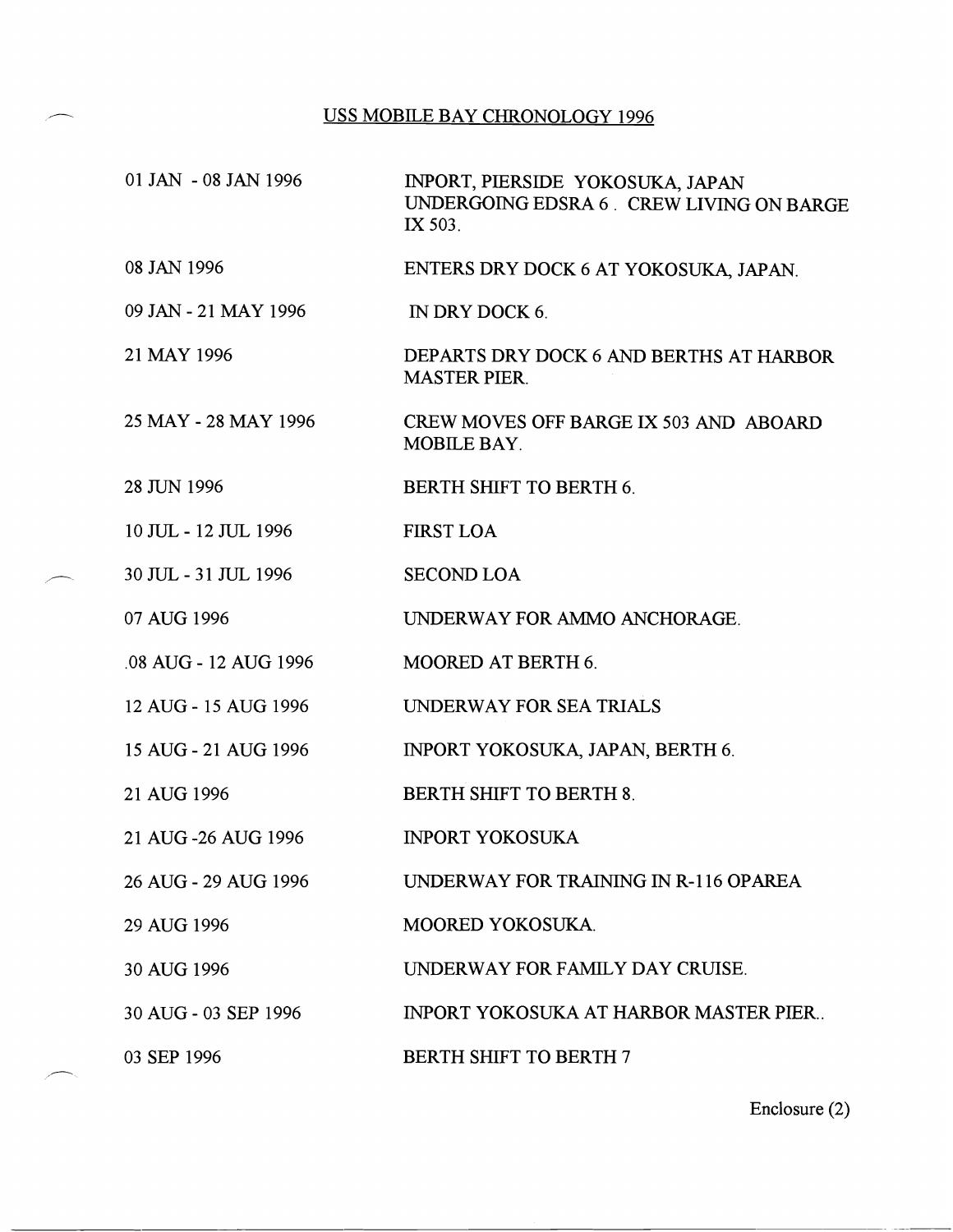| 09 SEP - 20 SEP 1996 | UNDERWAY FOR TRAINING AND TRANSIT TO<br>SUBIC BAY, PHILIPPINES                            |
|----------------------|-------------------------------------------------------------------------------------------|
| 20 SEP - 24 SEP 1996 | INPORT SUBIC BAY, PHILIPPINES.                                                            |
| 24 SEP - 27 SEP 1996 | UNDERWAY TRANSIT TO HONG KONG                                                             |
| 27 SEP - 30 SEP 1996 | MOORED TO BUOY IN HONG KONG.                                                              |
| 30 SEP - 04 OCT 1996 | UNDERWAY TRANSIT TO YOKOSUKA.                                                             |
| 04 OCT - 16 OCT 1996 | <b>INPORT YOKOSUKA</b>                                                                    |
| 16 OCT - 12 NOV 1996 | UNDERWAY FOR EXERCISES FOAL EAGLE, KEEN<br>SWORD, AND ANNUALEX.                           |
| 12 NOV - 20 NOV 1996 | <b>INPORT YOKOSUKA.</b>                                                                   |
| 20 NOV 1996          | CHANGE OF COMMAND, CAPTAIN GARRY<br>HOLMSTROM RELIEVED BY CAPTAIN JOSEPH M.<br>VOLPE, JR. |
| 20 NOV - 02 DEC 1996 | <b>INPORT YOKOSUKA.</b>                                                                   |
| 02 DEC - 04 DEC 1996 | UNDERWAY TRANSIT TO SASEBO, JAPAN.                                                        |
| 04 DEC - 07 DEC 1996 | <b>INPORT SASEBO, JAPAN.</b>                                                              |
| 07 DEC - 13 DEC 1996 | UNDERWAY FOR MISSILEX 97 - 1 AND TRANSIT TO<br>YOKOSUKA.                                  |
| 13 DEC - 31 DEC 1996 | MOORED INPORT YOKOSUKA, JAPAN BERTH 7.                                                    |
|                      |                                                                                           |
|                      |                                                                                           |
|                      |                                                                                           |

INPORT YOKOSUKA.

 $-$  03 SEP -09 SEP 1996

 $\overline{\phantom{a}}$ 

Enclosure (2)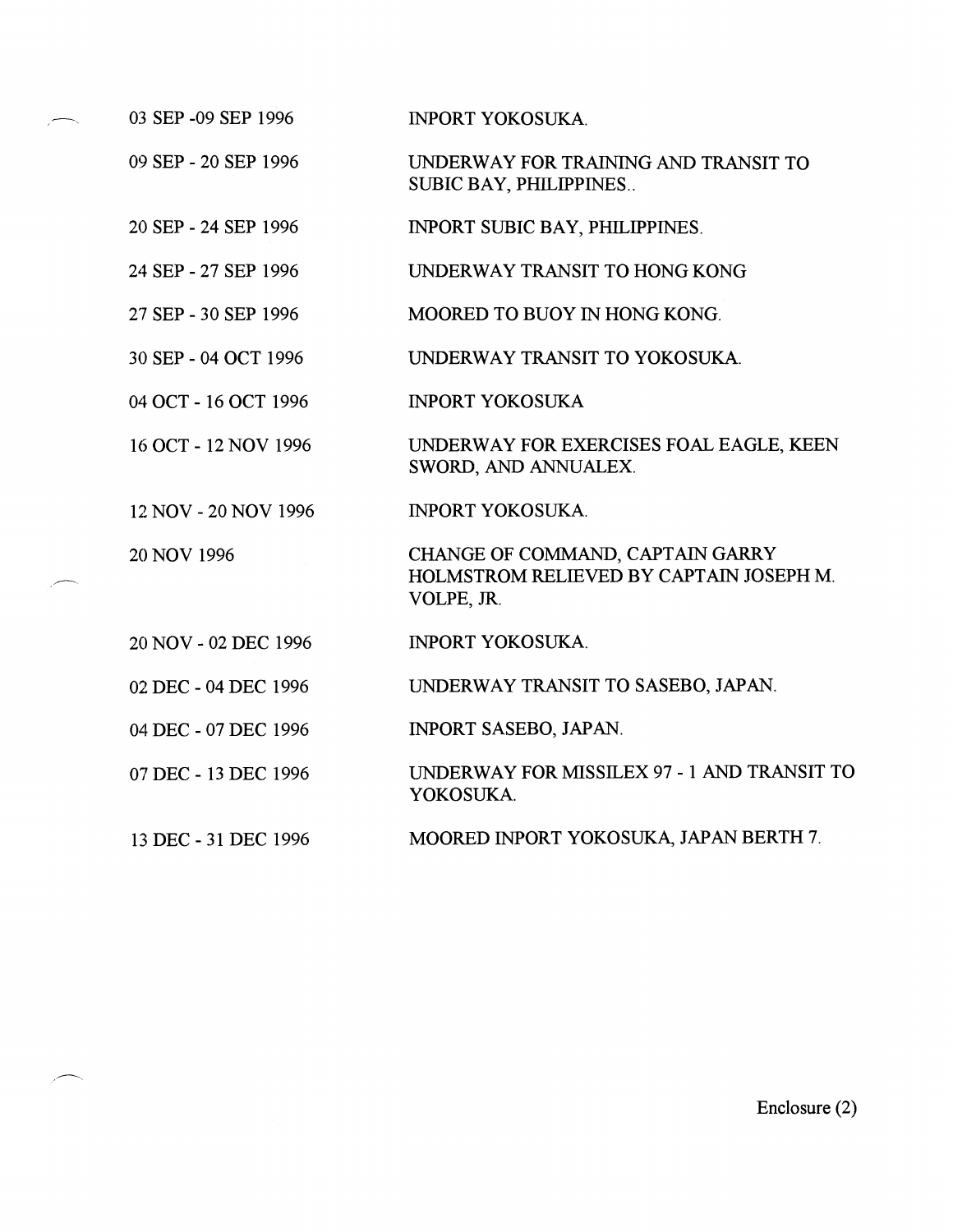## USS MOBILE BAY HISTORICAL NARRATIVE 1996

On 01 January, 1996 MOBILE BAY was at the beginning stages of Extended Drydocking Selected Restricted Availability(EDSRA) Six and moored pier side in Yokosuka, Japan. During EDSRA-6 MOBILE BAY was upgraded in almost every area. Upgrades included: SPY- 1 A "Big Five" Ordnance Alterations, Extremely High Frequency(EHF) communication system, the ship's forward hull was strengthened by the replacement of hull plating with new thicker plating, and the AFFF system was upgraded to a new two tank system to increase MOBILE BAY's capability to fight shipboard fires. Also during EDSRA-6, MOBILE BAY's crew had the opportunity to work on almost every space to improve its material condition; - MOBILE BAY emerged having improved material condition in almost every area.

EDSRA-6 posed several difficult challenges for MOBILE BAY. Among them were a move aboard Berthing Barge (IX 503) and docking in dry-dock number SIX at Fleet Activities Yokosuka. During the third week of December 1995 every member of the crew, administrative offices, and all supply parts were moved to IX 503 or storage sites ashore. It was a difficult evolution and was executed over a three day period with the barge moored outboard MOBILE BAY. Then on 08 January, MOBILE BAY set the Docking Detail and was underway for Drydock SIX. Crossing the sill of the dock at approximately 0900, it would take another eight hours before she was safely docked. Once docked, MOBILE BAY sailors traded their ball caps for hard hats and EDSRA began in earnest. SPY array covers were installed, all four illuminators were removed for overhaul, propeller blades were removed, shafts were pulled, and scaffolding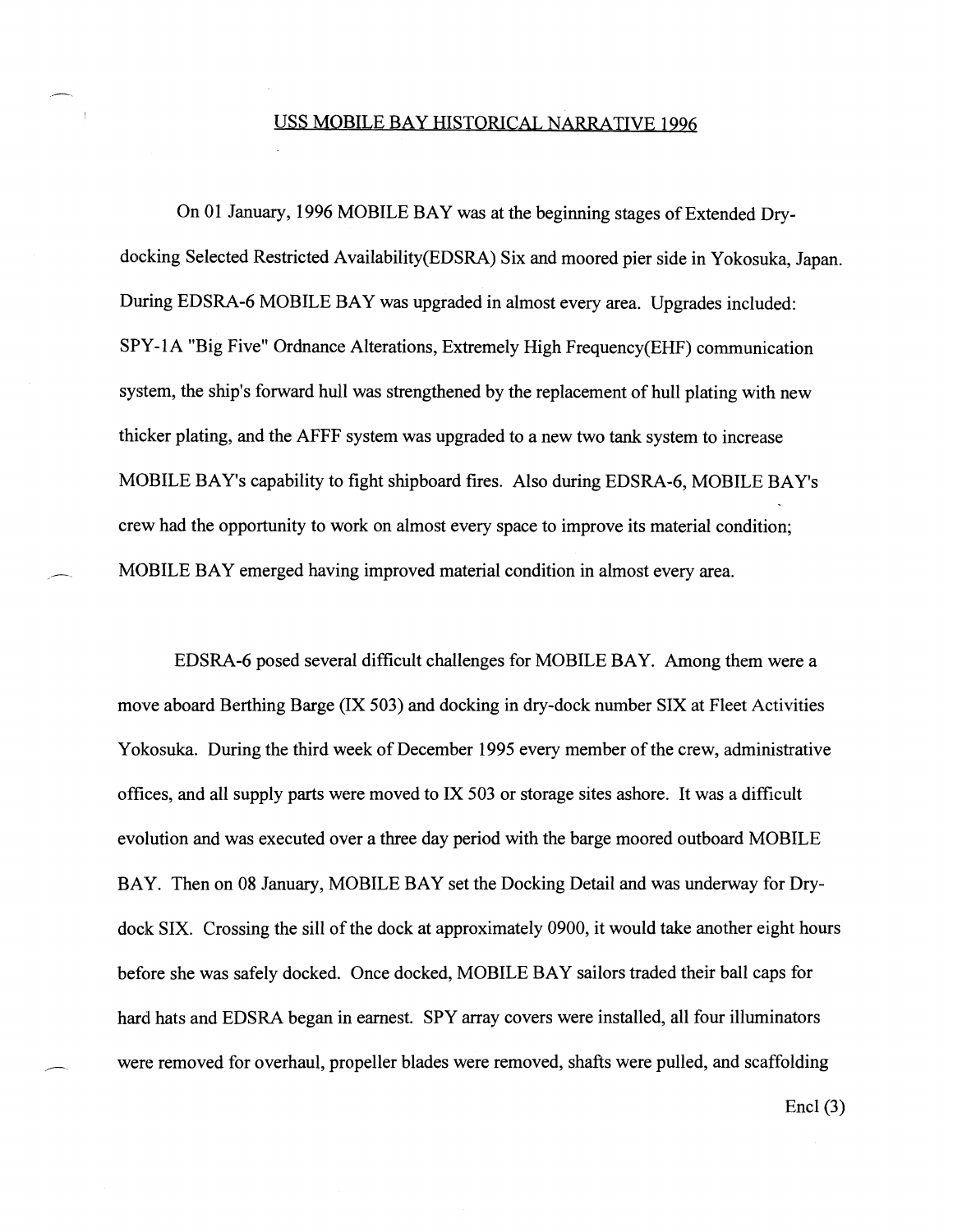was erected starting the next day.

?--.

The next four months were filled with keeping up with the extensive work and increased hazards associated with a yard period. Daily routines were modified to include a safety inspection by the Commanding Officer or Command Duty Officer. By identifying and correcting discrepancies every day, injuries and accidents were undoubtably reduced. EDSRA also marked a new beginning for MOBILE BAY's physical fitness program. Every Monday, Wednesday, and Friday the crew mustered in PT gear for physical fitness training. Wednesday afternoons were also Rope Yarn for sports ranging from Basketball to Softball. Each division fielded teams and competed against other divisions, increasing comraderie as well as fitness. The results of this program would be noticeable in the dramatic increase in PRT scores between the January and June PRT's.

During the time in dry dock, MOBILE BAY's crew planned and executed numerous activities to keep morale at a high level. Among those was an extensive use of the Program for Afloat College Experience(PACE) and Navy Campus. Numerous sailors completed college level classes aboard the barge or at the University of Maryland. Other members of the crew were members of the Command Assessment Team(CAT), which under CTRC and with Commander Carrier Group Five assistance, conducted a thorough assessment of the command and made valuable recommendations on improvements for the ship. A massive ship wide effort to qualify personnel in Damage Control led to the crew being able to support a five section duty rotation beginning in March. Additionally, MOBILE BAY sailors practiced going to General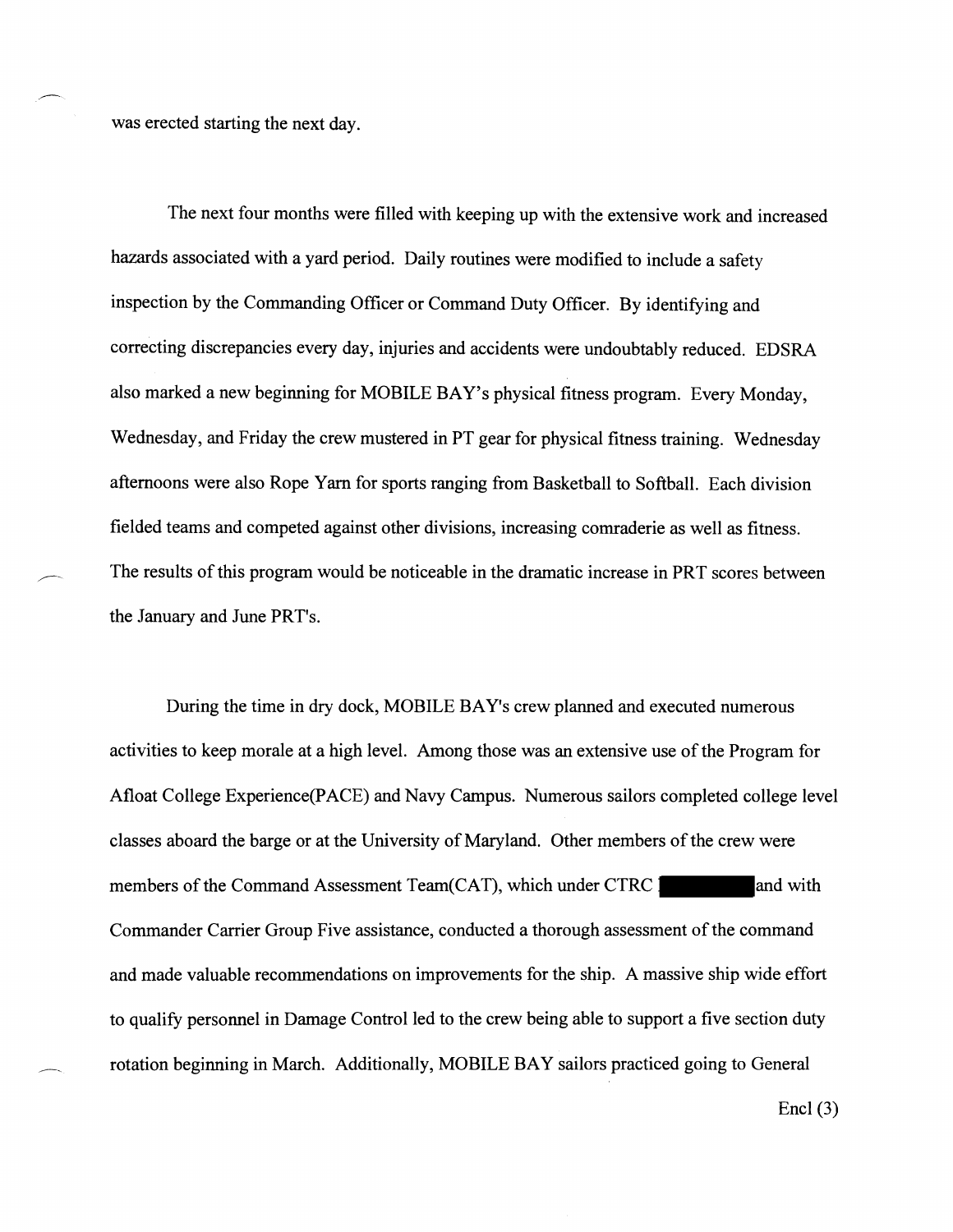Quarters and manning operations stations every Wednesday; this helped keep the crew's focus on the operation of the ship and would pay dividends once she was underway again in August.

,-

MOBILE BAY also attracted numerous senior Navy Officers, who were interested in the work aboard MOBILE BAY and her crew. In February, Vice Admiral Walter J. Davis, the Director of Space and Electronic Warfare, toured the ship. In March, Commander Naval Surface Forces Pacific, Vice Admiral Robinson toured MOBILE BAY and had lunch with the officer's in the barge wardroom. In May, Vice Admiral Archie Clemmins, Commander Seventh Fleet, visited MOBILE BAY and was impressed by the extent of the work being done aboard MOBILE BAY. MOBILE BAY's EDSRA-6 was the largest availability ever conducted by SRF Yokosuka.

While in dry dock, MOBILE BAY received word that she was the Battle Efficiency Award winner for 1995 and celebrated with the raising of the "meatball" on MOBILE BAY's mast in March. MOBILE BAY also received honorable mention in the 1996 CINCPACFLT Captain Edward F. Ney Memorial award for excellence in providing quality food to the crew.

As MOBILE BAY moved closer to departing dry dock the duty section rotation was modified to a three section rotation and the pace of work increased. During the dry docking period, in a cooperative effort between MOBILE BAY and Ship Repair Facility(SRF), Yokosuka, MOBILE BAY's hull was sandblasted to white metal and repainted to look almost new. Once out of dry dock, the crew would work even harder to push MOBILE BAY through to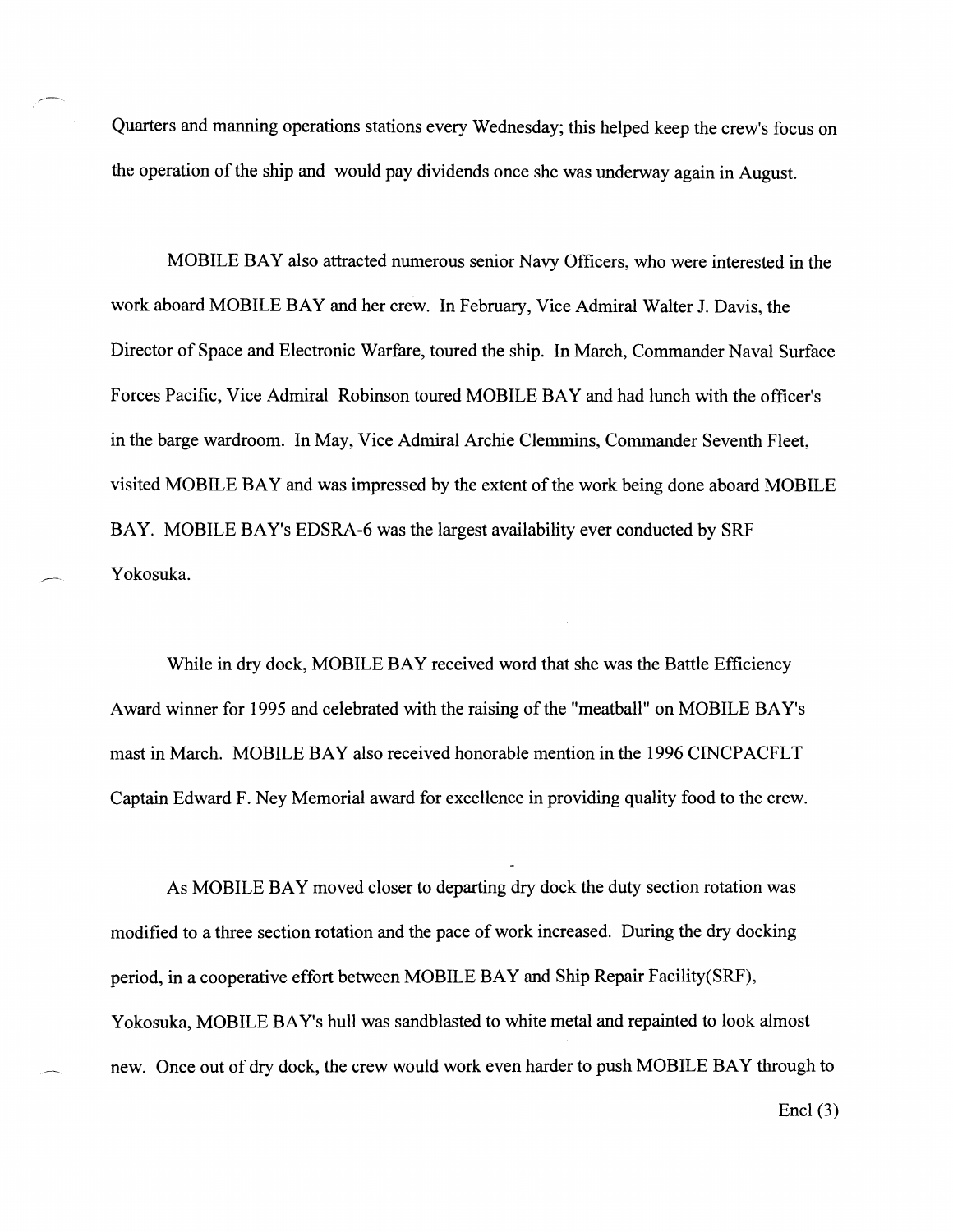the end of the EDSRA. Notably, a special team was created to augment personnel preserving the superstructure. By June , the superstructure was complete and MOBILE BAY looked great from waterline to the top of the mast. MOBILE BAY emerged from dry dock in May and she was moved by tug boats to Harbor Master Pier.

7.

Fire-fighting and Light Off Assessment(L0A) preparations were significant issues during the entire EDSRA-6. In the Spring, MOBILE BAY had already started to train her crew to fight Main Space Fires and train duty sections toward the goal of a successful LOA. This training involved all hands and everyone learned more about their ship. All hands pulled together towards preparing for LOA, everyone was qualified in Advanced Fire Fighting, large numbers of \_-. the crew were also sent through Advanced Fire Fighting school on base. However, the LOA conducted by the Propulsion Examining Board(PEB) on 10-12 July identified some major deficiencies in MOBILE BAY and she would require a second visit to get the go ahead to light off the engineering plant. MOBILE BAY'S crew pulled together and on the second look by PEB, 30-3 1 July, MOBILE BAY was ready to light off and make final preparations for Sea Trials.

Shortly after the successful LOA, MOBILE BAY shifted back to five section duty rotation and made final preparations for underway operations. 07 August, 1996 was the first time in almost eight months that MOBILE BAY was underway on her own power. She spent the night of the 7th at anchor in Yokosuka harbor loading ammunition. It was an excellent way to get the officers and crew ready for the following week of sea trials. On 12 August, MOBILE BAY was underway with numerous civilian and military riders to exercise and test almost every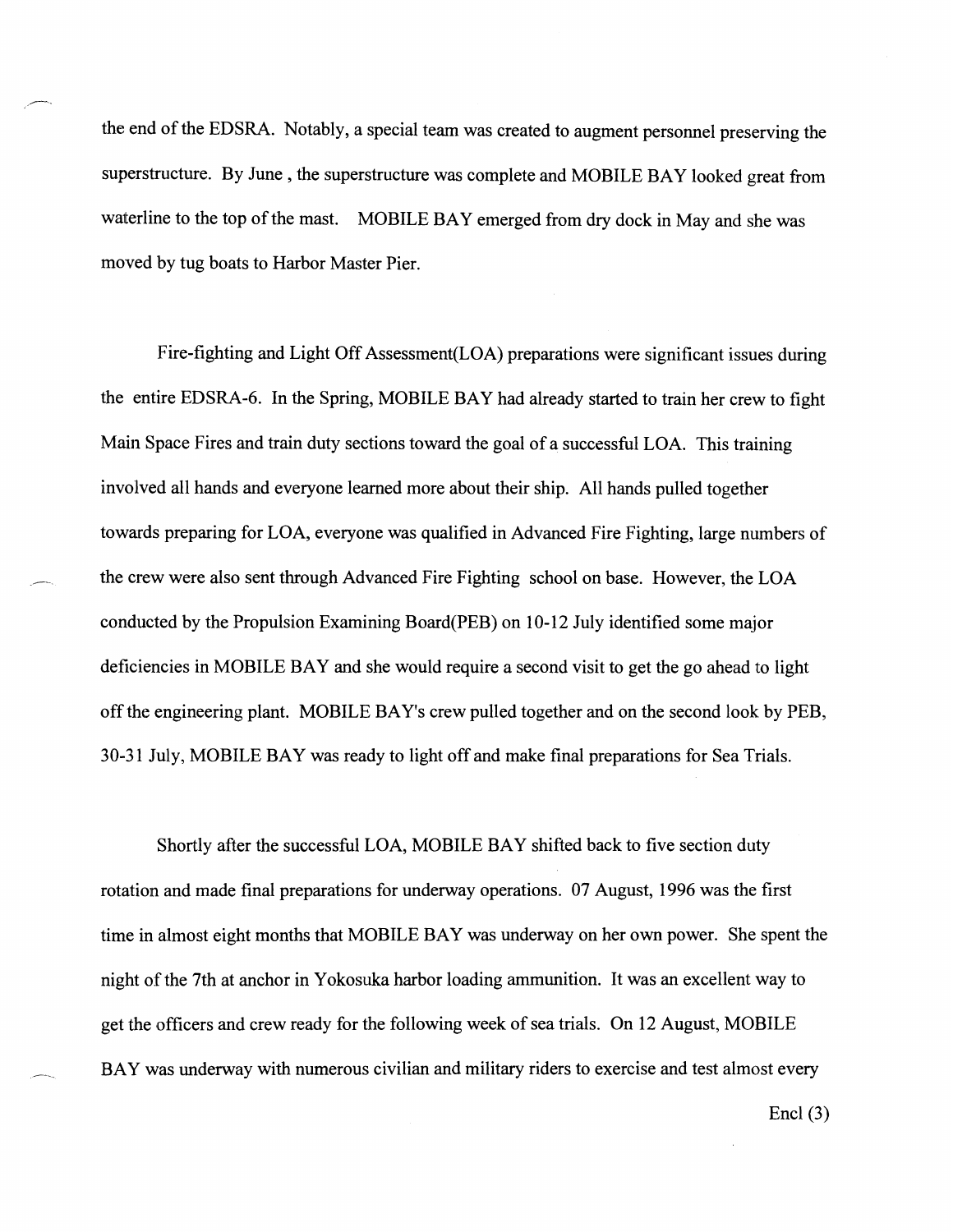system aboard. Some of the evolutions conducted during Sea Trials were CIWS Pre-action calibration, 5" 54 Pre-action calibration, Full Power Astern, Rudder checks, SPY fly-around test, Detect to Engage sequences on all weapons systems, Man Overboard drills, and Degaussing tests. Significantly, the SPY-1A radar worked extremely well and marked an enormous increase in the ability of MOBILE BAY to combat anti-ship cruise missiles. Entering port on 15 August, MOBILE BAY and her crew were extremely proud to be back in operational service with the Fonvard Deployed Naval Forces.

-

Before MOBILE BAY would get underway again, she would entertain over 6400 visitors during tours on Friendship Day. With USS CURTS moored outboard, MOBILE BAY was definitely a hit, and the event designed to promote relations with civilian Japanese Nationals was an outstanding success.

MOBILE BAY was underway for training again on 26 August and would remain underway conducting drills and training for crew proficiency, until 29 August, when she returned to port in Yokosuka. On 30 August MOBILE BAY was underway, this time to treat her families and friends to a family cruise in Tokyo Wan. Hundreds of people explored the ship and were delighted by a demonstration by ship's damage control personnel and a small air show by MOBILE BAY'S air detachment from HSL-49.

Upon returning to port in the early afternoon of the 30th, MOBILE BAY settled in for a ten day period and readied for her first voyage to foreign ports and training with the USS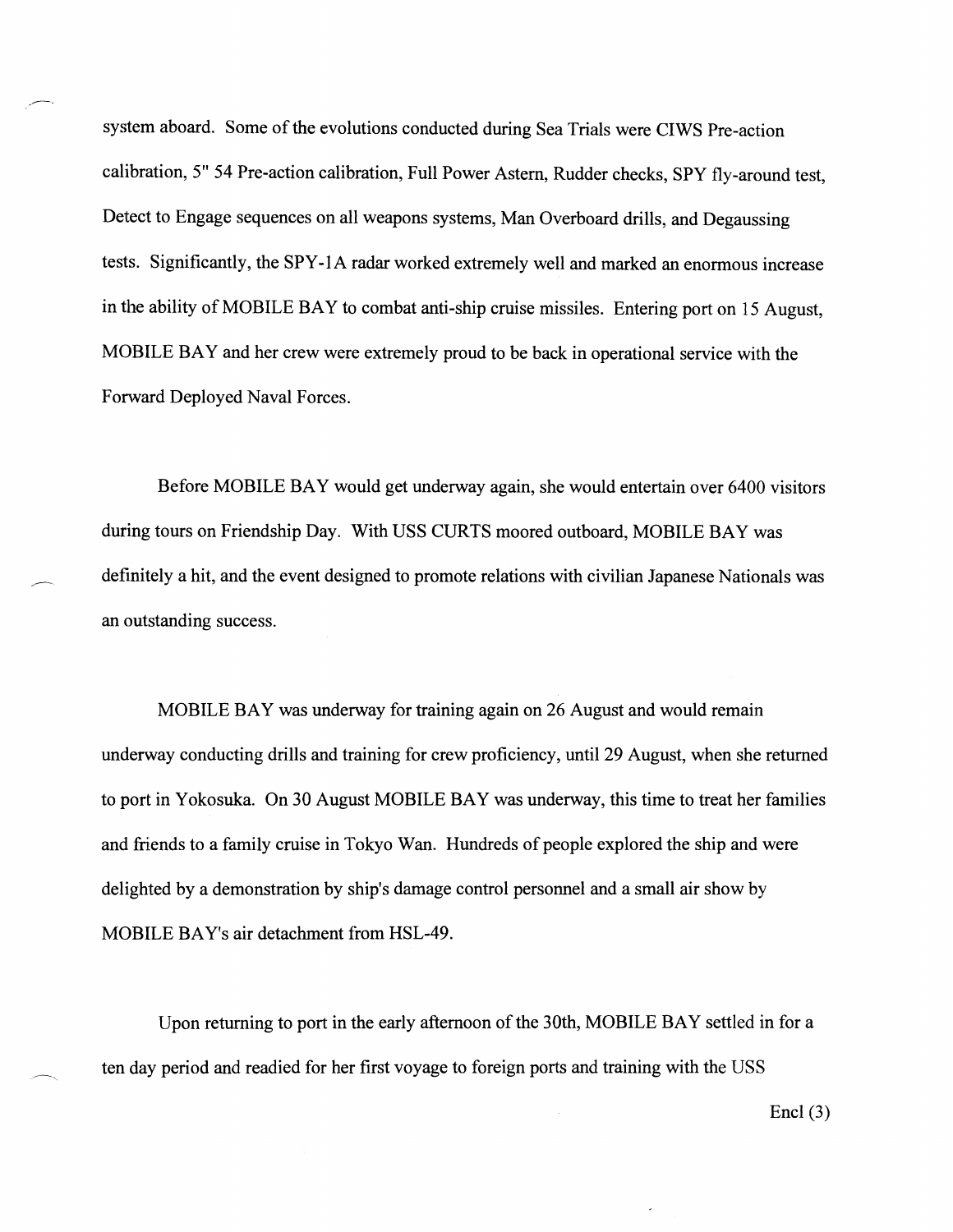INDEPENDENCE(CV 62). IJndenvay, on 09 September, MOBILE BAY embarked members of Afloat Training Group Western Pacific(ATGWESTPAC) and commenced training. Underway for the first time with INDEPENDENCE, watchstanders responded to the challenge and all evolutions were safe and well briefed. During the transit , MOBILE BAY conducted numerous training exercises, from Under Sea Warfare (USW) to Naval Shore Fire Support (NSFS). MOBILE BAY was then detached and transited to Subic Bay, Philippines. On 24 September, MOBILE BAY pulled into Subic Bay for her first port visit of the year. Excitement buzzed around the ship, as many of the crew had not been to a foreign port with MOBILE BAY. From 20-24 September, the crew enjoyed liberty and the culture of Subic Bay . MOBILE BAY's volunteer team, Operation Hand Clasp, along with sailors and marines from the USS Mt. RUSHMORE contributed time and skills in the renovation and painting of a local orphanage.

Underway on 24 September, MOBILE BAY set sail for Hong Kong. On 27 September MOBILE BAY moored to a buoy in Hong Kong harbor. Hong Kong is always an exciting place to visit and MOBILE BAY's crew had a wonderful chance to sight see and shop. After the grueling yard period, Subic Bay and Hong Kong gave the crew much needed liberty. Underway from Hong Kong on 30 September, MOBILE BAY steamed towards Yokosuka and moored in Yokosuka on 04 October.

MOBILE BAY's next underway was on 16 October for exercises with the INDEPENDENCE Battle Group near the Korean Peninsula. Operations FOAL EAGLE 1996, KEEN SWORD, and ANNUALEX gave MOBILE BAY's watchstanders full speed runs in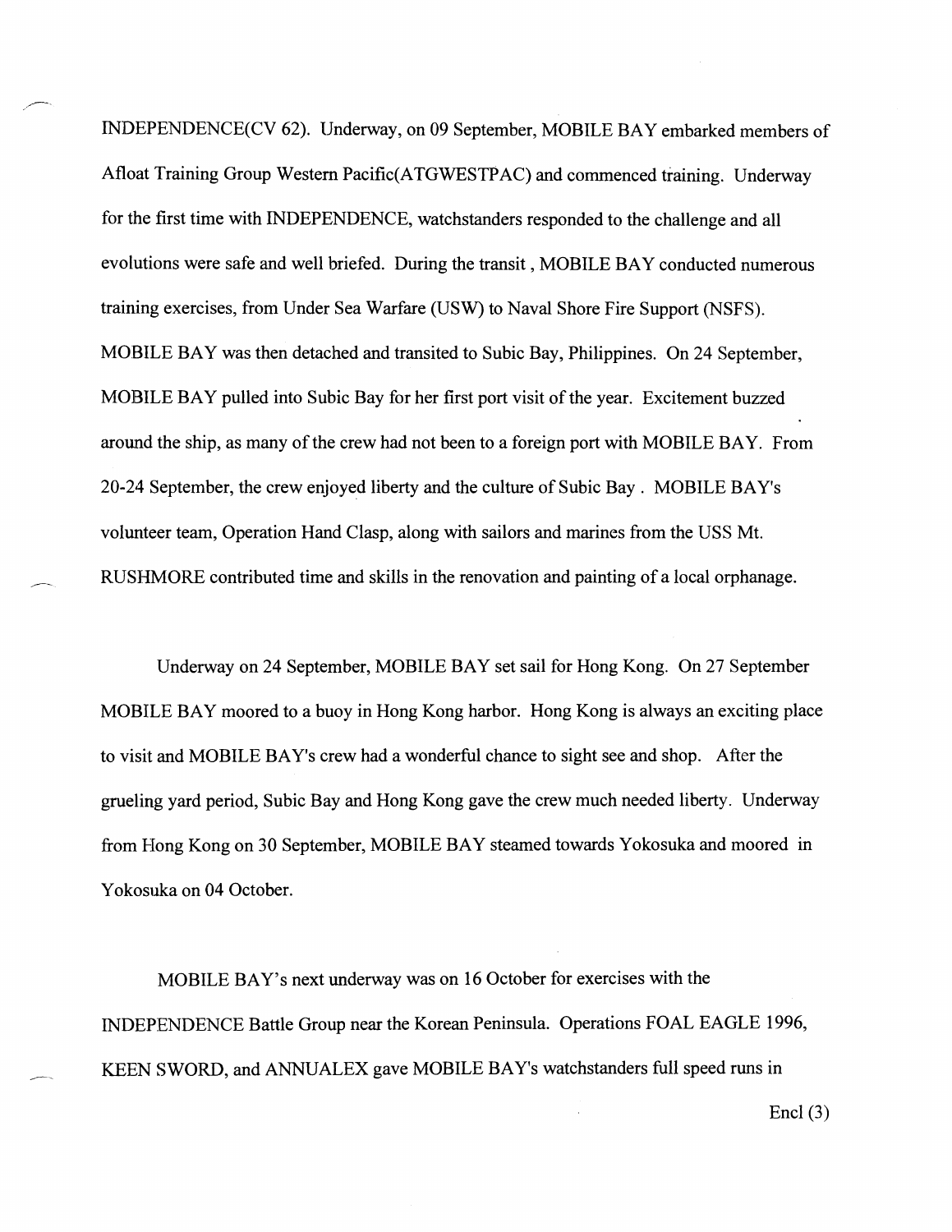exercises in all major warfare areas. MOBILE BAY was activated as INDEPENDENCE Battle Group Alternate Anti-Air Warfare Commander (AC) on 24 October proving she was indeed back. She provided Air Control as well as command and control to friendly fighters and other aircraft defending the Battle Group from Air force and Marine Corps jets during air Defense exercises. The operations during this period were fast paced and challenging. In the span of three weeks, MOBILE BAY consistently was involved in Air Control Operations, Air Defense Exercises, Tactical Training with the AEGIS Combat Systems Training system, Under Sea Warfare exercises, Photo Shoots, Helicopter operations, as well as Engineering drills and evolutions.

On 03 November, Chief of Naval Operations, Admiral Jay Johnson visited the MOBILE BAY with the Master Chief Petty Officer of the Navy, ETCM (SW) John Hagan. After a short speech to the crew and some questions and answers, the CNO had a working lunch with Captain Holmstrom. Shortly, thereafter he boarded his helicopter and visited other ships in the battle group. The entire crew was honored by his visit. Additionally, MOBILE BAY was awarded the Meritorious Unit Commendation for operations with the INDEPENDENCE Battle Group during the deployment to the Arabian Gulf in the fall of 1995.

On 09 November, MOBILE BAY officially relieved USS BUNKER HILL as the primary Anti-Air Warfare Commander(AW) for the INDEPENDENCE Battle Group. This also coincided with the commencement of ANNUALEX, which was a joint exercise with the Japanese, U.S. Navy, U.S. Air Force, and U.S. Marine Corps.. During this exercise numerous

 $\text{End}(3)$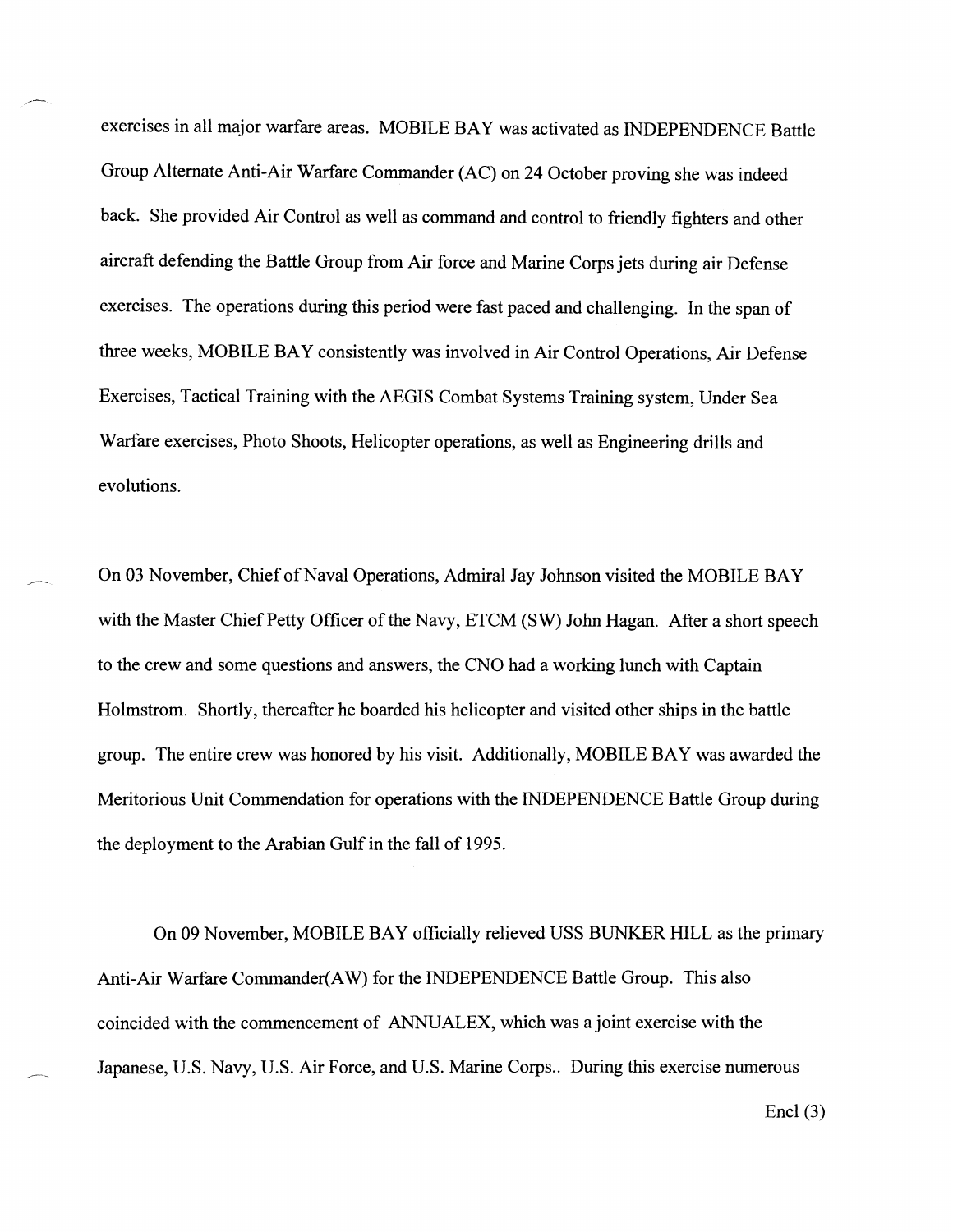forces from the Japanese Maritime Self Defense Force participated in an exercise to defend Japan frorn an attack by foreign invaders. The exercise provided more opportunities for MOBILE BAY's watch teams to learn and gain experience. Unfortunately, the exercise was ended early due to Super Typhoon Violet, and the INDEPENDENCE Battle Group returned to Yokosuka to avoid the storm. For MOBILE BAY, it was a great underway and the last for Captain Garry Holnnstrom. Captain Holmstrom welcomed his relief aboard after entering port on 12 November. The crew was then busy preparing the ship for change of command, which included reviews of programs, spaces, and a personnel inspection.

,-

On 20 November, Captain Holmstrom was relieved by Captain Joseph M. Volpe, Jr. in a ceremony held aboard MOBILE BAY. Rear Admiral Albert Konetzni was the guest speaker and the entire ceremony went extremely well. After the orders had been read and the ceremony was complete, all guests were invited to attend the reception on the foc'sle. The food prepared by MOBILE BAY's mess specialists was outstanding and received much praise.

The week of 22-27 November was Total Ship's Training Assessment (TSTA) I. ATG was back aboard assessing MOBILE BAY's ability to conduct training. The evolution was conducted inport, due to an engineering casualty to the steering gear, but the quality of training was undiminished. MOBILE BAY and her crew completed TSTA I and prepared for her next underway period.

MOBILE BAY would have one more underway period away from Yokosuka for 1996.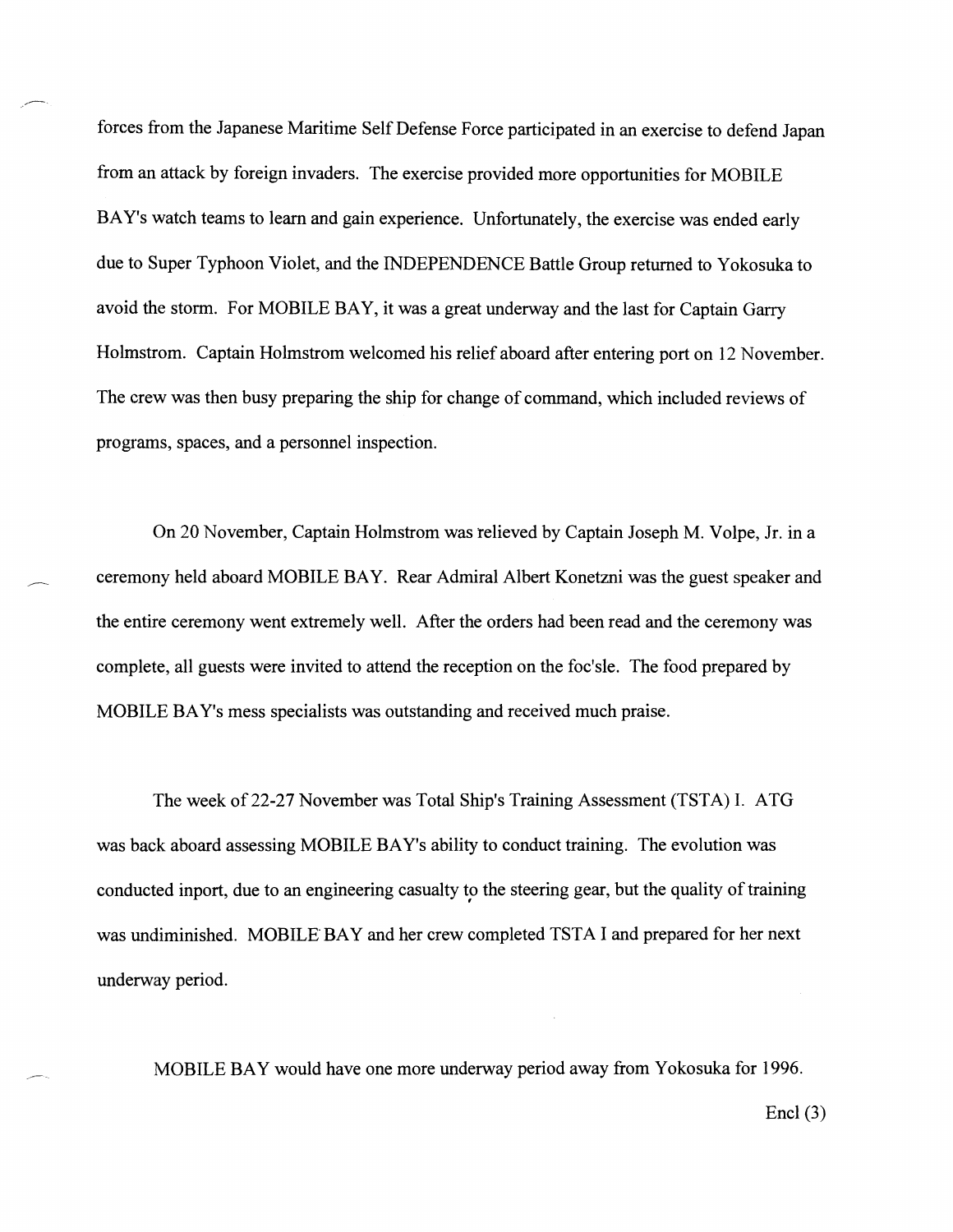On 02 December, MOBILE BAY was underway for Sasebo, Japan. The voyage to Sasebo was another good training opportunity, and MOBILE BAY prepared for her first Missilex since the spring of 1995. On 04 December, MOBILE BAY entered Sasebo, and the crew enjoyed the opportunity to explore Fleet Activity Sasebo. Many crewrnembers took the opportunity to visit Nagasaki, the sight of the second Atomic bombing. On 07 December, MOBILE BAY was underway for the Okinawa operating area and MISSILEX 97-1, which MOBILE BAY was in tactical command.

,--.

MOBILE BAY was joined by USS FIFE and USS HEWITT off the coast of Okinawa and the exercise was conducted on 09 December. The targets were BQM-74 drones launched and controlled from FIFE. FIFE and HEWITT shot missiles first and MOBILE BAY had the third event of the day. MOBILE BAY's training paid off and the firing team performed extremely well, and the Missilex was a success although telemetry data indicated that although the fuse triggered, the missile was outside the 50 foot window . MOBILE BAY's guns also shot at the drone and each mount fired 10 rounds flawlessly. Overall it was a definite success, with all aspects of the Combat System performing well.

MOBILE BAY returned to Yokosuka on 13 December and began to prepare for a well deserved holiday leave and stand down period. On 18 December, a Christmas party was held at the Officer's Club and all hands who attended had a terrific time. The crew also enjoyed preparing for the holidays and dressed the ship in an amazing display of lights and decorations. **-** Commander Fleet Activities Yokosuka proclaimed MOBILE BAY the runner up in the annual

Enclosure **(3)**